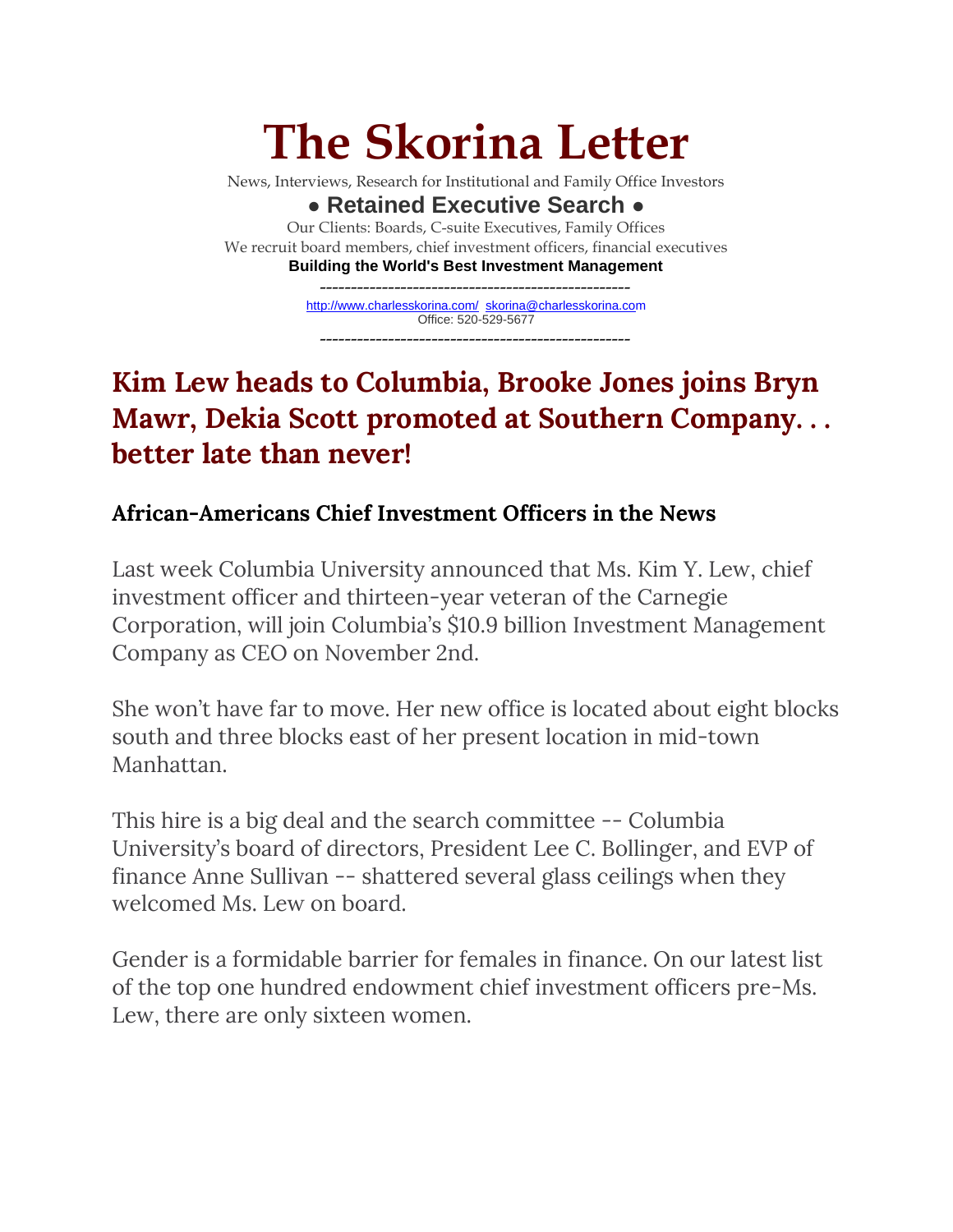[*This is pre-Kim Lew and Brooke Jones, both moves announced last week. Ms. Jones was Kim Lew's investment director and will move to Bryn Mawr College as CIO next month. Dekia Scott, 19 years at Southern Company, was promoted to CIO in June*]

Fortunately, Columbia's search committee was more interested in talent and ability than race, gender, or religion when they selected Ms. Lew.

[*Our full interview with Ms. Lew is just below*]

We see a lot of boilerplate in the nonprofit world about how "we don't discriminate."

But, truth be told, if you are a woman, or more pointedly, an African-American woman in asset management, you face gale-force headwinds as you scale the institutional precipice.

How bad is it?

For over thirty years we have followed the careers of several thousand investment heads at Wall Street investment and money center banks, hedge funds, insurance companies, and nonprofits.

Within our global database we have about six-hundred-fifty chief investment officers at endowments, foundations, hospitals, public pensions, associations, and charities. . . yet we can locate only fifteen African-American CIOs among them, a minuscule two percent, of which, with the recent promotions of Ms. Jones, and Scott, seven are female.

The dismal reality is that an African-American woman working in institutional investment management has a better chance of storming her way across the Korean DMZ than becoming a chief investment officer at a major American endowment or foundation.

### **AFRICAN-AMERICAN CHIEF INVESTMENT OFFICERS**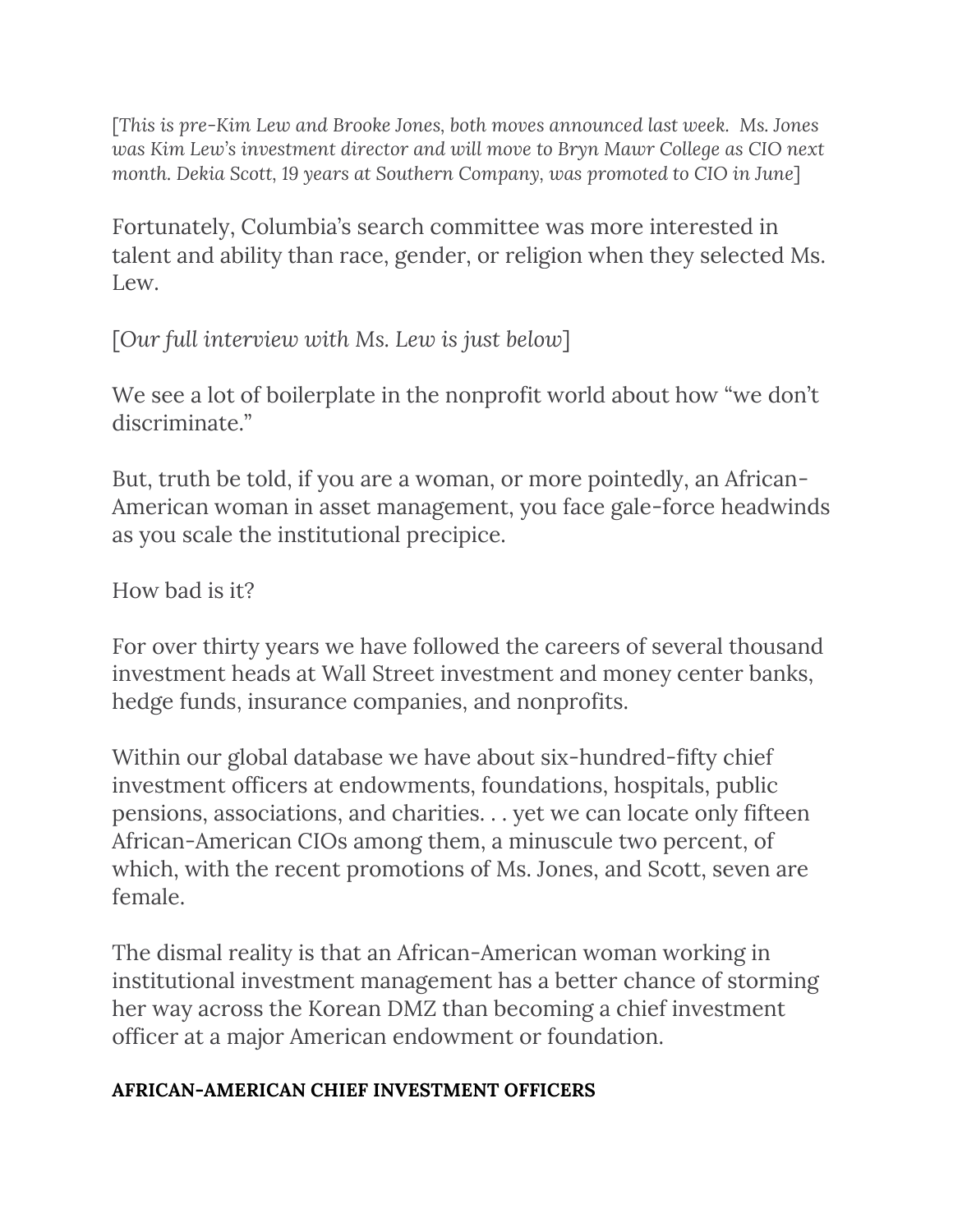#### **AT US TAX-EXEMPT INSTITUTIONS**

------------------------------------------------------------- **ENDOWMENTS Kim Y. Lew**, CEO (Oct 2020), Columbia U Investment Mgmt. Co. **Brooke Jones**, CIO (Oct 2020), Bryn Mawr College **Charmel Maynard**, CIO/Treasurer, U of Miami, FL **Frank Bello**, CIO Howard U **Robert "Danny" Flanigan Jr.**, CIO/Treasurer, Spelman College

-------------------------------------------------------------

**FOUNDATIONS**

**Joseph Boateng**, CIO, Casey Family Programs **Rukaiyah Adams**, CIO, Meyer Memorial Trust **Nickol Hackett**, CIO, Joyce Foundation **Bola Olusanya**, CIO, The Nature Conservancy -------------------------------------------------------------

**CORPORATE PENSIONS**

**Dekia M. Scott**, CIO, Southern Company **Bryan Lewis**, CIO, US Steel -------------------------------------------------------------

**PUBLIC PENSIONS Mansco Perry III**, ExecDir/CIO, MN State Board of Investments **Angela Miller-May**, CIO, Chicago Teachers' Pension Fund **Cheryl Alston**, CIO, Employees Retirement Fund City of Dallas **Alex Done**, CIO, Bureau of Asset Management, NYC retirement system -------------------------------------------------------------

Source: Charles Skorina & Company

[*Our apologies if we have missed anyone. Please email me if you're not on the list*]

Kelli Washington, managing director of investments at the Cleveland Clinic, wrote an excellent [op-ed piece for](https://www.ai-cio.com/news/op-ed-helped-become-allocator-african-american-woman/) ai-CIO magazine about what it's like to be an African-American woman in finance.

And Vicki Fuller, former CIO at the New York Commons, was kind enough to share her views on being female and African-American on Wall Street and at the Commons in our [interview](http://www.charlesskorina.com/?p=5644) two years ago.

We should mention that Columbia is not the only eminent New York institution to give women and minorities a fair shot.

The honorable Thomas P. DiNapoli, state comptroller, has led the charge for years, promoting Raudline Etienne, then Vicki Fuller, and now Anastasia Titarchuk to the top investment position at the \$207bn New York Commons.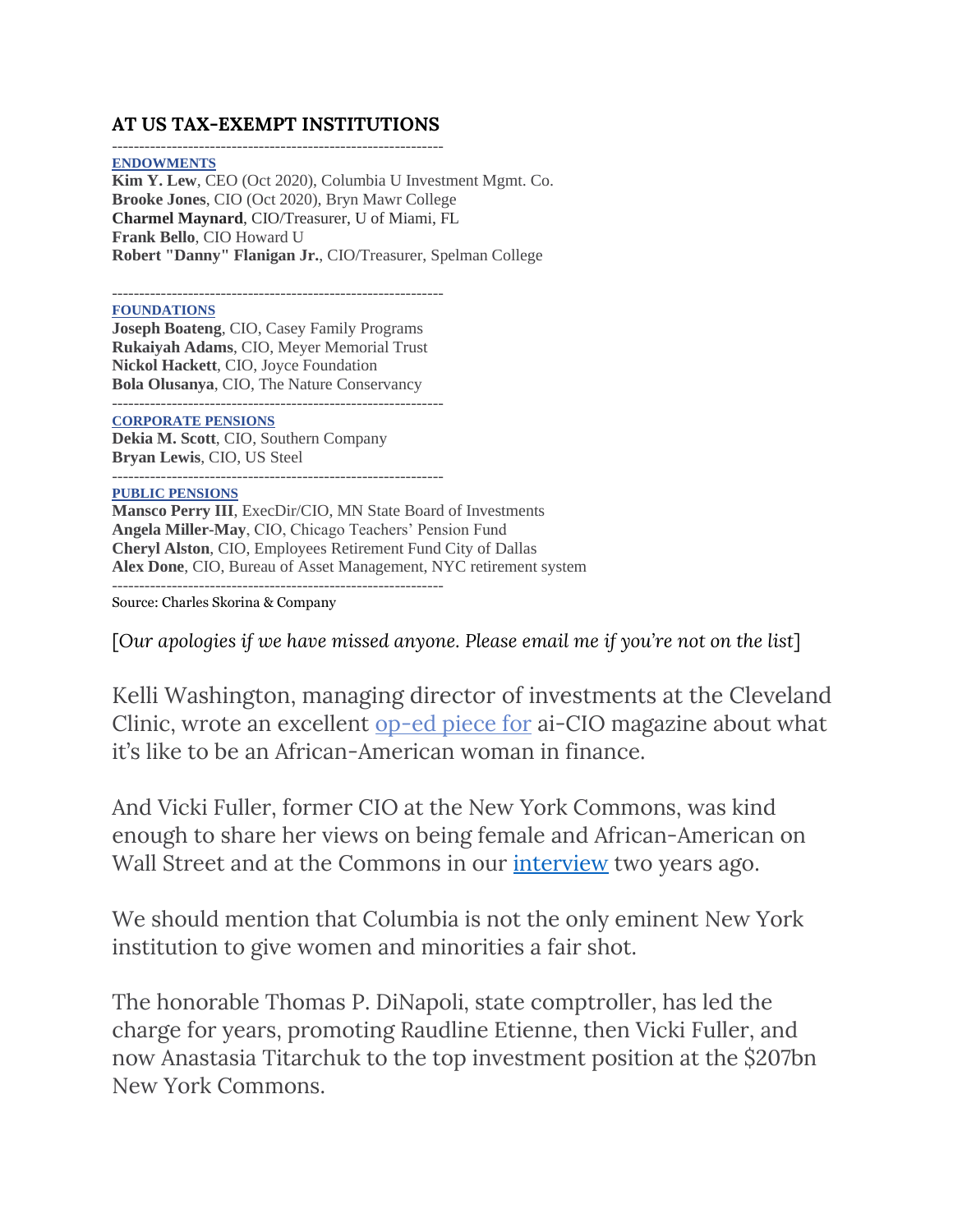But, as we see from the data, these are rare exceptions.

When I interview women in the investment industry and ask how they first became interested in investment finance, it's almost always because early on they had a role model.

Someone in the family or a family friend, someone they met in high school or college who worked in finance and took the time to explain what they did and why they liked the job.

Let's hope the entire investment community will follow Columbia's example and hire, develop, and promote more role models like the intrepid band of women (and men) cited in this piece.

# **Ms. Kim Y. Lew, a Bronx Story**

[*We first published our interview with Ms. Lew in April 2017 and consider her comments and insights a must-read for students thinking about a career in finance and any investor aspiring to the CIO role*]

Kim Lew was born in Harlem, the daughter of a Chinese immigrant father and an African-American mother.

She was admitted to one of New York's most selective public high schools, the famous Bronx High School of Science, and then became the first in her hard-working family to attend college.

She earned degrees at the University of Pennsylvania and Harvard Business School, came home to launch a financial career in New York, and eventually joined the investment office of the Carnegie Corporation in 2007.

That's a tall mountain to climb for anyone, but especially challenging for a minority female.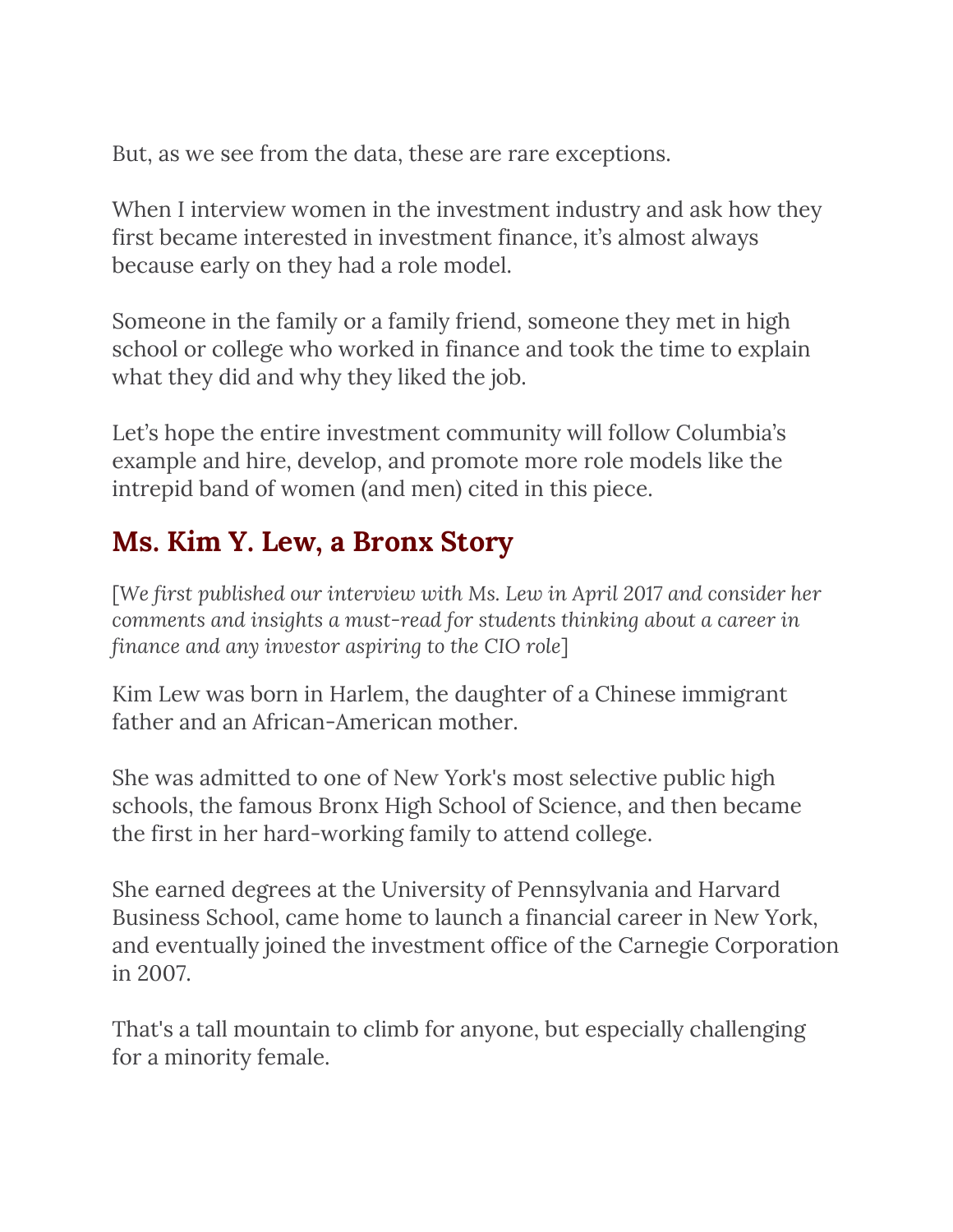So, hers is in some ways an unusual story, but New York is a place where unlikely people have always accomplished remarkable things.

### **Let's let Ms. Lew tell it. . .**

**Skorina:** I know you're often asked about your background and how you got to Carnegie, but it really is a remarkable story. Would you mind walking us through it?

**Lew:** My dad was born in Guangdong province in China and moved to Hong Kong with some relatives and then on to Canada.

When congress began to loosen restrictions on Chinese immigration in the early 60s, he came to the U.S. with some wealthy relatives, who had brought him along to act as a servant.

They opened a grocery, restaurant and cleaners in Harlem, where he met my mother. They were 17 when I was born, and my father's family disowned them.

They moved to the Bronx because it was affordable and more tolerant of an interracial couple and my father took a job in the mail room at AT&T headquarters.

I actually went to University of Pennsylvania because the CEO of AT&T at the time was a Penn graduate. My dad decided that if Penn was good enough for the CEO, it was good enough for his daughter!

**Skorina:** Kim, you and I have something in common, the Chemical Bank training program. I still think it was the best real-world business program I was ever involved with. Nothing beat the intensity of that year of study and on-the-job assignments.

**Lew:** I couldn't agree more. That's where I got my taste for finance and credit and my first real introduction to the world of business.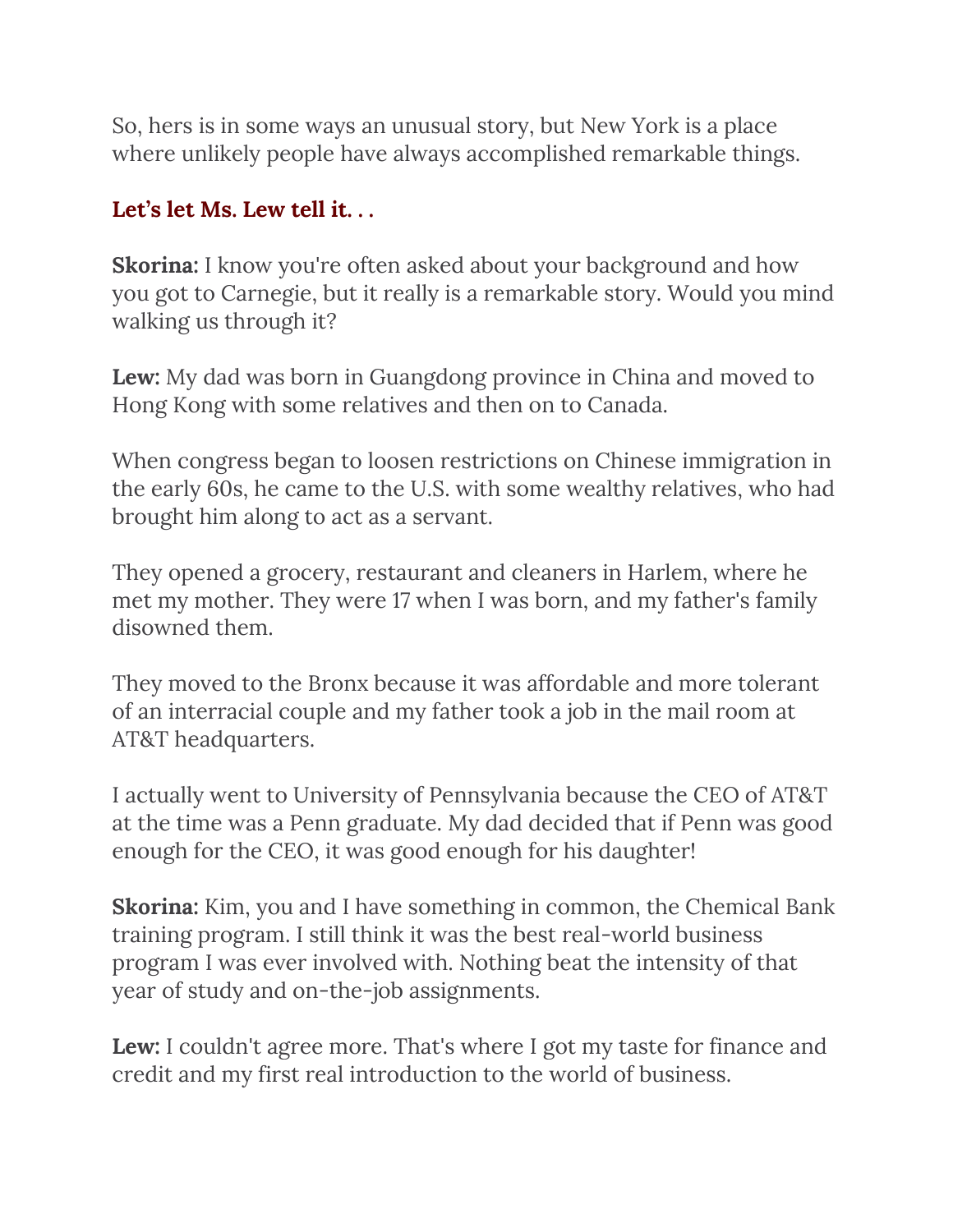With all the bank mergers and consolidations that have gone on since, I'm not sure those programs exist anymore. It's a pity.

Harvard Business School was a terrific place and it really expanded my world of friends and contacts. But it's more of a confidence-building and career-development program than the nitty-gritty of how to do stuff.

Of course, as the years go by, my network from Harvard becomes more and more important. It's been a huge advantage to my career.

**Skorina:** You were on the lending side at Chemical Bank and then worked with fixed-income at Prudential. What was the fork in the road that steered you toward asset management? How did you wind up at Ford and then Carnegie?

**Lew:** It was one of those totally random things that change the rest of our lives. I was working at Prudential after B-school and thinking about my career and where would I go from there.

A friend from Harvard had a mother who worked at the Ford Foundation. He wasn't really sure what she did - something to do with investments - but he suggested I go and meet her.

His mother turned out to be <u>Betty Fagan</u> and she became one of my great mentors, friends, and bosses.

**Skorina:** Many of the women I interview mention people who helped them along the way. Who was there besides Betty Fagan?

[*See our interviews with [Rukaiyah Adams,](http://www.charlesskorina.com/?s=rukaiyah) Meyer Memorial Trust and [Amy Falls](http://www.charlesskorina.com/?p=4357) of Rockefeller University*]

**Lew:** I also had key support from Linda Strumpf, who was CIO when I was hired. Eric Doppstadt, the current CIO at Ford, was also very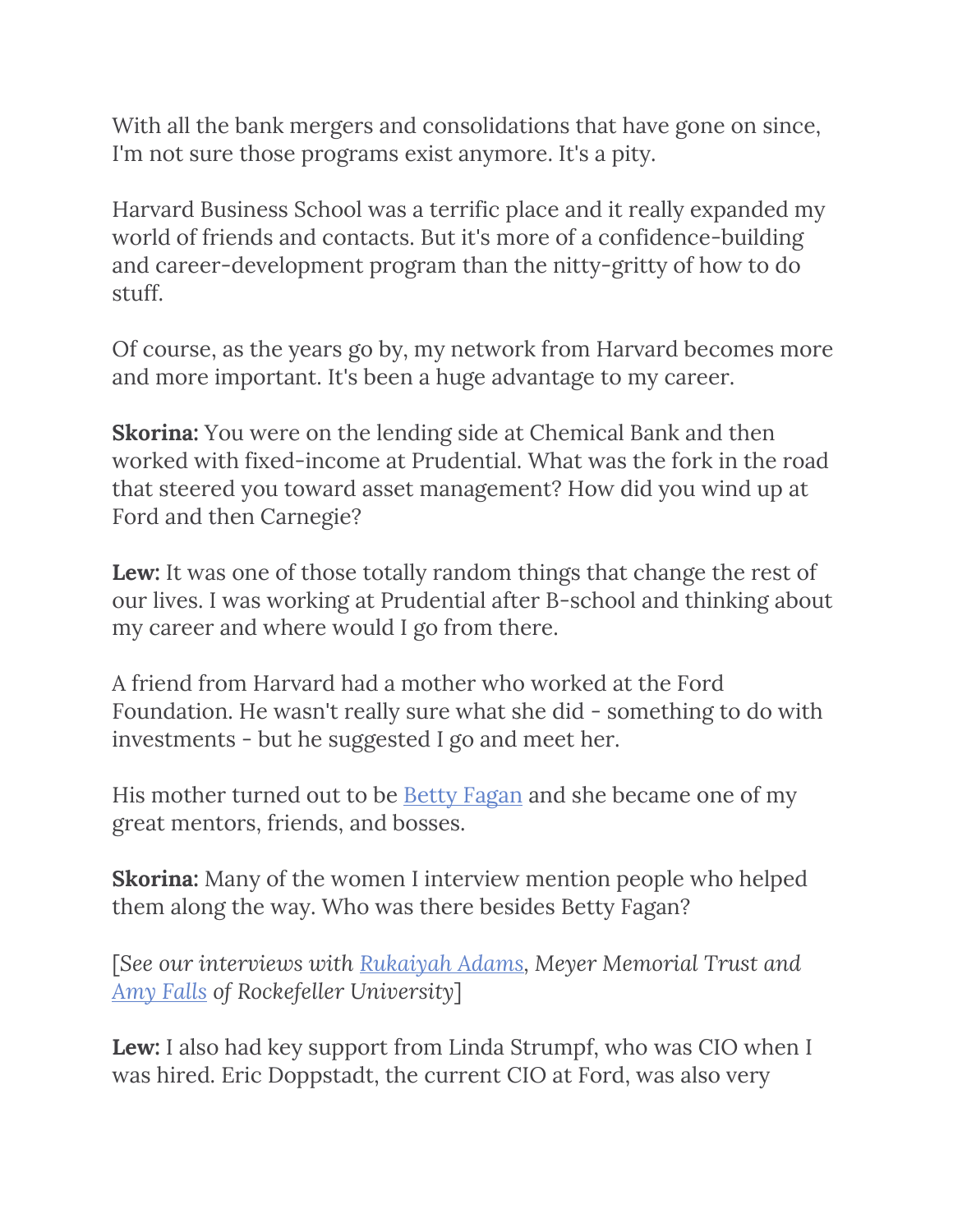encouraging to me. And, Ellen Shuman, of course, who was CIO at Carnegie when I was hired, was a great role model and mentor.

**Skorina:** How exactly did they help you?

**Lew:** Oh, in so many ways! When I went to meet Betty, I really didn't know anything about equities or private equity or the non-profit world of endowments and foundations. I just thought it would be a good idea to talk with someone older and successful, and maybe get some advice.

We just hit it off. And then she took me to meet Linda. She was terrific and fortunately took a liking to me as well. They wound up offering me a job as a technology and insurance analyst at Ford.

But here is the most important point, and I try to pass it on to people I hire and mentor. Because I hadn't worked in equities and didn't have a technology background, I couldn't check some of the boxes for the job I was offered.

It was intimidating, but Betty Fagan said I couldn't become a good analyst if I didn't take some chances. She said: do your research, make some investments, and if you get something wrong, we'll fix it.

That was a liberating moment. She was saying it was OK to make some mistakes and take some risks, as long as I worked hard and learned from them.

**Skorina:** How did you get in the door at Carnegie?

Lew: It was **Meredith Jenkins**, (currently CIO at Trinity Church Wall Street), who introduced me to Ellen Shuman, the CIO at the time. I knew Meredith and she suggested I meet Ellen and, once again, we just hit it off. And Ellen presented me with a compelling opportunity.

She put it like this: at Ford we had had a big investment group and were a bit siloed, so it was hard to get experience in all areas.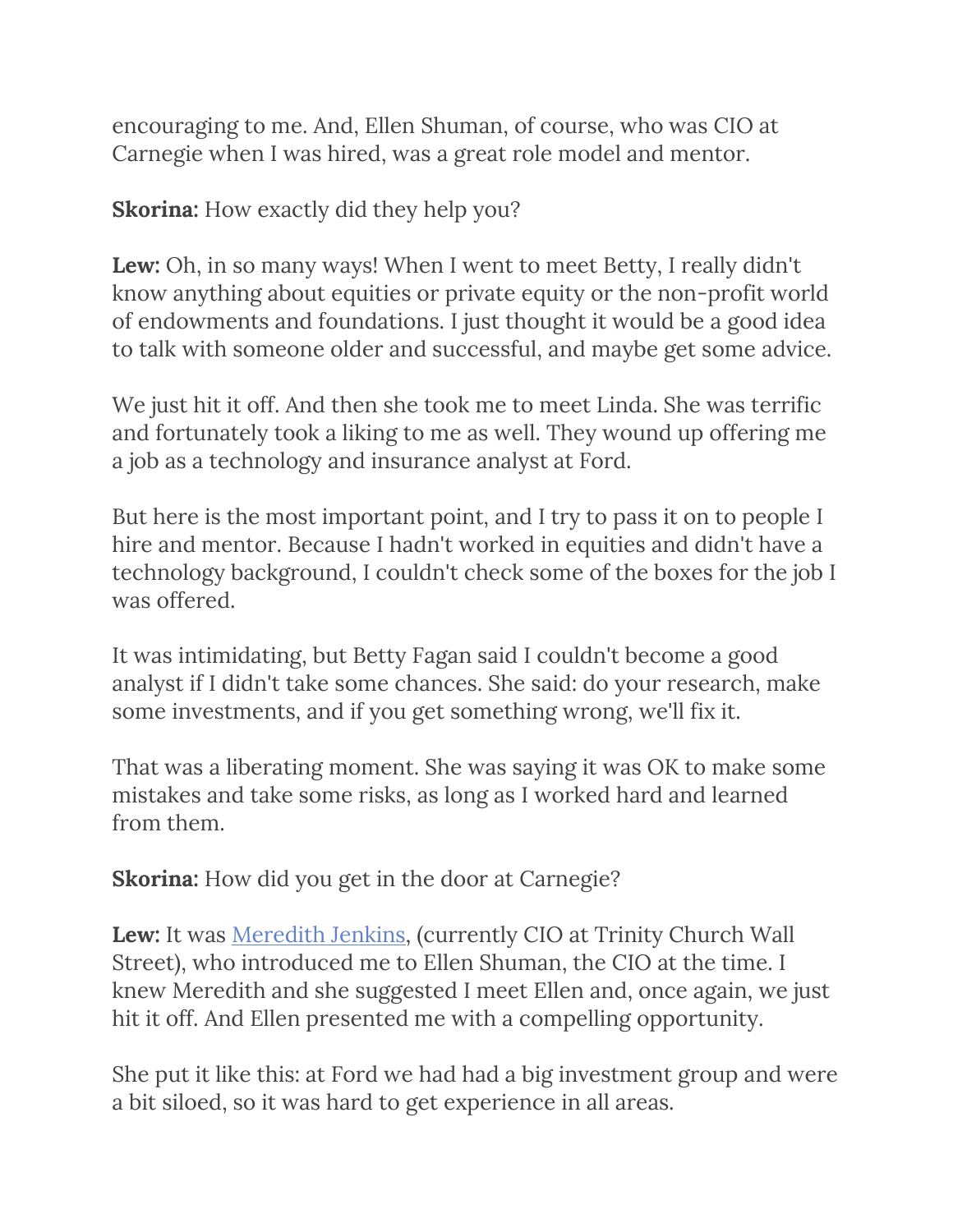Carnegie had a smaller AUM and Ellen said that she would make sure that I had all the exposure and preparation I needed to become a chief investment officer if that was something that I eventually wanted.

So, I took the job and she made sure we gained the experience. And now both Meredith and I are CIOs. Once again, to your earlier question about mentors, Charles, great bosses and great mentors are so important.

**Skorina:** If it's OK, I'd like to shift subjects for a bit and talk about the portfolio and performance. Our readers like hard data. And, in your case, the data are pretty impressive.

The stats on your website indicate that your biggest returns have been in private equity.

[*See: [FY2015 Annual Report,](https://production-carnegie.s3.amazonaws.com/filer_public/ca/c9/cac99875-2b2a-4f5f-ac6c-4b327e2f6ca8/annual_report_2015_fin.pdf) page 108*]

For the 5 years ending September 2015, your PE returns were 20.7 percent, including 23.5 for venture capital and 17.5 for LBOs.

PE was your biggest allocation: 23.6 percent, and obviously that had a lot to do with your overall success. Carnegie actually beat Yale over 10 years, and they're supposed to be the best PE investors in the business!

How did you manage that?

**Lew:** Well, we have to go back to my Ford Foundation days. Betty Fagan was head of research and private equity when I joined. Ford was one of the early investors in private equity and we had a sizable allocation to PE.

When Betty retired in 2000, I moved over to private equity, working with Eric Doppstadt. So I've spent years following the class and the managers and feel very comfortable in that space.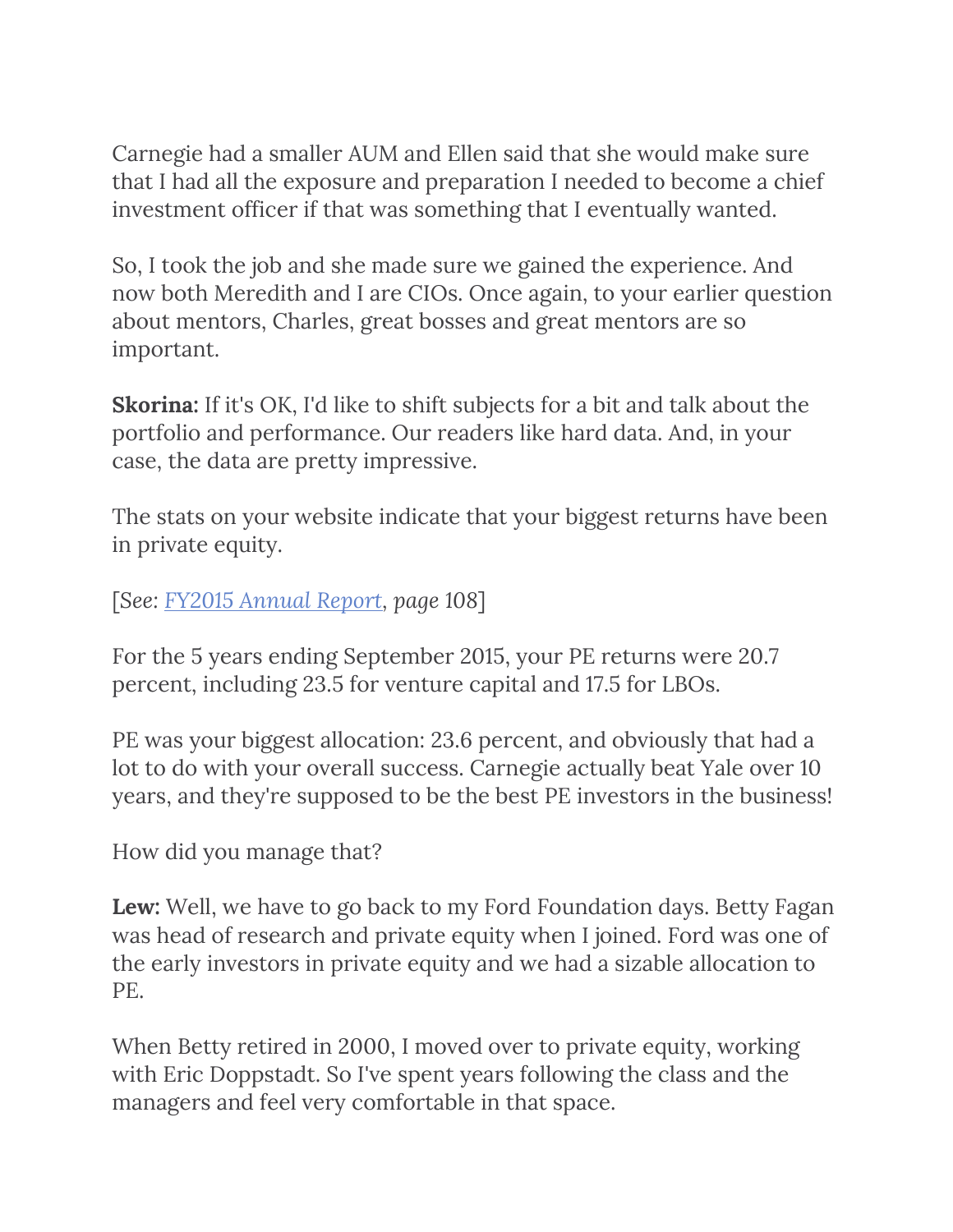Then, in 2007 I was hired by Ellen Shuman at Carnegie to take over PE from Meredith who managed private equity but was relocating to Asia for family reasons.

Ellen has a Yale MBA and spent thirteen years working for David Swensen in the investment office. So she learned from the master.

**Skorina:** Would you call yourself another follower of the Book of Swensen?

**Lew:** Yes, but how we execute at Carnegie differs from Yale for some very practical reasons.

Remember, we're a private foundation, not a university endowment. We don't have rich alumni we can go to for help if we take an unexpected haircut.

And by the way, Yale can go to the market with a hundred-year bond and raise cash if they need it, because they have tuition and donations coming in to service debt.

Also, foundations have to meet a pretty strict five-percent yearly payout. We have constraints which demand close attention to liquidity.

That means I can't lay out sixty to seventy percent of my portfolio in private equity, venture capital, timber, and other assets which might take years to sell.

**Skorina:** Despite those constraints, your team ranks high among some of the best in the world. And you've done it pretty consistently. How do you do it?

**Lew:** We have to be really creative, Charles, and look hard everywhere. Here's an example: Africa.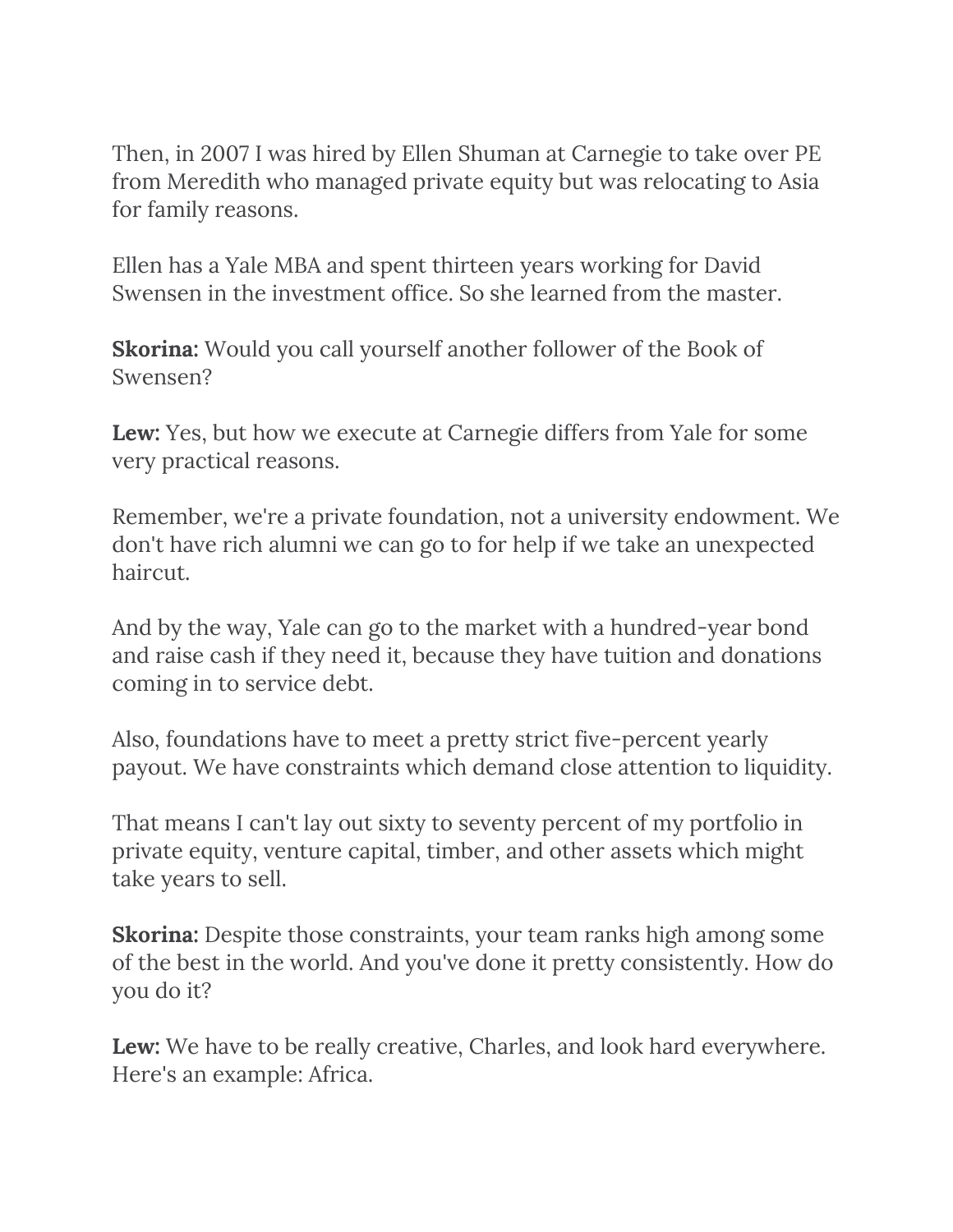Over 10 years ago we decided to invest in African equities before they were on the radar for a lot of institutions.

They're very inefficient markets and thinly traded but we retain the ability to rebalance out as needed. They also provide some good diversification.

There are other areas where we think we have an edge, such as opportunistic investments in credit.

**Skorina:** I've got some frank questions about women and minorities in asset management, at least on the endowment and foundation side.

We did a rough count recently (2015) and among endowments, only about 25 percent of the investment staff are women. It's marginally better among foundations, about 30 percent. Why do you think this is?

**Lew:** Maybe one of the reasons we aren't yet as widely represented on the higher rungs is that we are more measured about how we approach career decisions and investments.

For example, had I known that I might be offered the job I got at the Ford Foundation, and what it would entail, I probably wouldn't have gone for the interview. I would have thought that I was simply not qualified.

Now this is just my personal observation, but I think women typically to want to know that they have everything they need to be successful before they consider jumping to a new opportunity. The risk of failure is much higher.

A woman might want to know ninety percent about the job before taking it, but a man might settle for sixty percent, grab it and see what happens.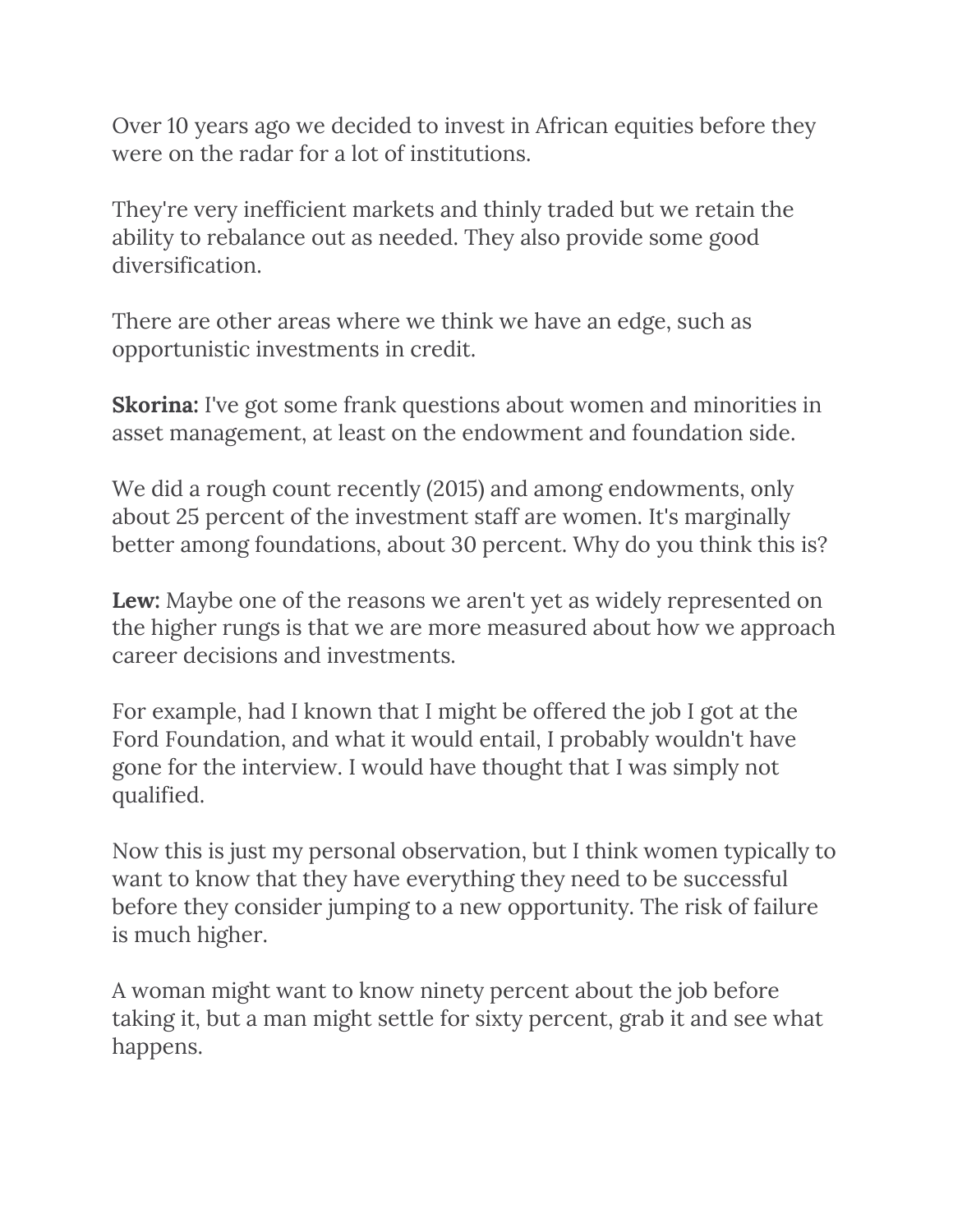And then there is the art of developing contacts and schmoozing among your work-mates. All the research says that networks and relationships are tremendously important.

But men and women network very differently. For men it's a handshaking, backslapping, joke-telling process.

It's trickier for women, because our attempts to make workplace friends and contacts and develop our support network can be misinterpreted as flirting.

That sounds like a petty, conventional gripe, but it's true. And it makes it tougher for women to develop a gender-neutral base of support as we move up the ladder.

Still, I think the balance is improving. About half of B-school classes are women now and they will work to form their own networks as they move through the pipeline.

**Skorina:** As far as minorities go, there really aren't any, just you and Joseph Boateng, who I've worked with for years at Casey Family Programs; Matthew Wright, who was CIO at Vanderbilt for five years and now runs OCIO provider Disciplina. And a handful of others. That's about it.

Can you think of anyone I've missed in the over-\$1billion AUM group of endowments and foundations?

**Lew:** No, and that's my point. I think between the two of us we know most of the CIOs in the endowment and foundation space and we can't think of more than a handful.

**Skorina:** So how do we move forward on that?

**Lew:** That's a tough one, Charles.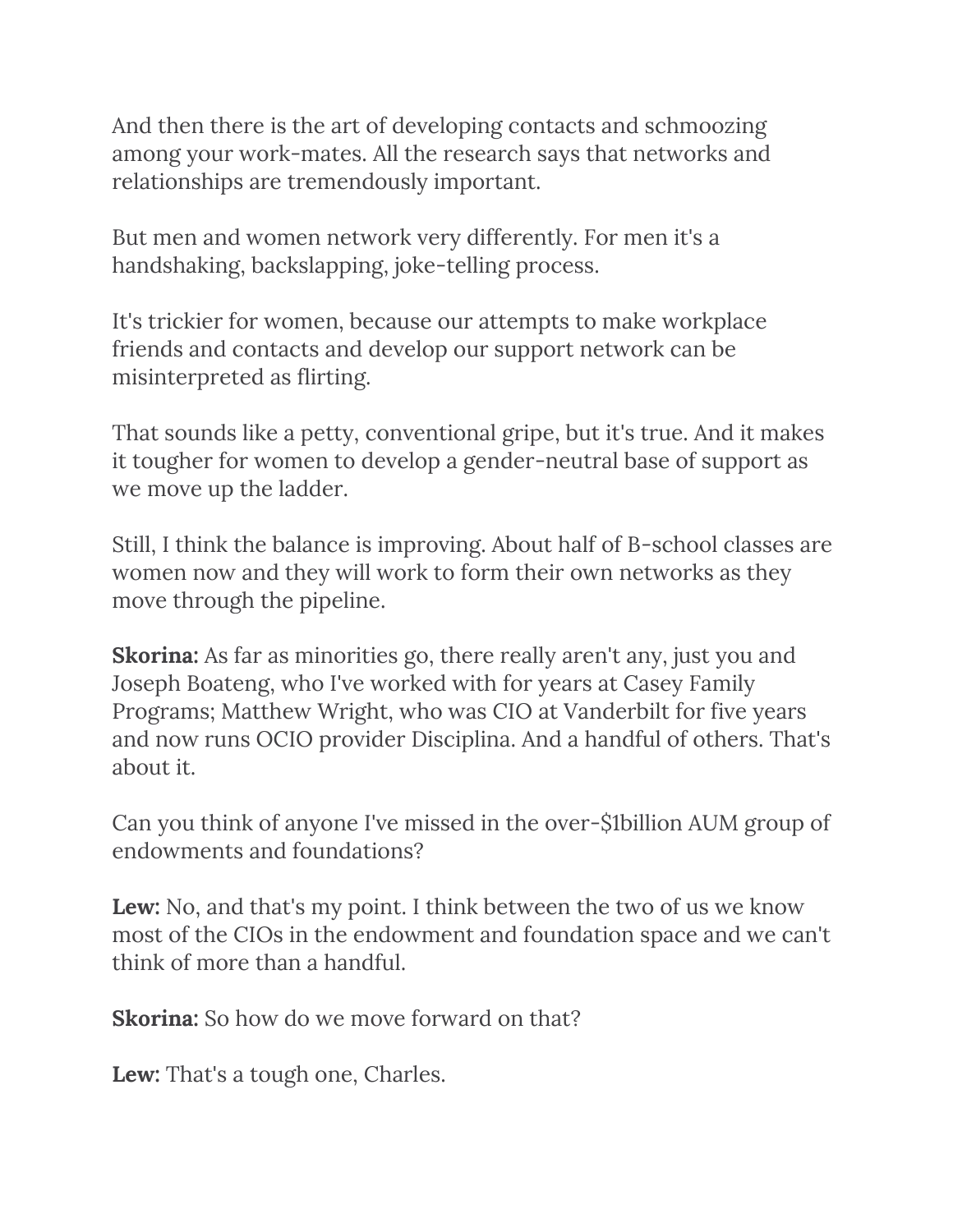There has been a perception that investment banking is more of a meritocracy, and it gives you a shot at making a lot of money. That combination is very attractive to African-Americans.

In the E&F world there are fewer opportunities and less-predictable turnover, so it's harder to get to the upper levels. Networks really count in a sector which is already not very diverse.

I think investment offices must continue to embrace the idea that diversity adds significantly to performance. We are successful when we construct teams that are able to see opportunities from many different angles.

We need diversity of thought and oftentimes that is possible with adding racial, ethnic, and gender diversity.

Many of my peers are interested in making sure that their teams are better representative of the wider world and so are seeking out "others." Growing the pipelines will eventually open up the potential for more diverse CIOs down the line.

People in the industry read your newsletter and profiles, and that could help, too.

**Skorina:** So let's talk about the CIO job. How do you describe it for those thinking about that kind of career? Specifically, what about it should be attractive to women?

**Lew:** First of all, foundations (and endowments) are terrific places to work and I've been really fortunate to have worked at two of the very best, the Ford Foundation and now the Carnegie Corporation. I've been lucky.

Now as to the CIO job, I would put it like this: as investment staffers we learn about managers and asset classes and our focus is on the external world of investments and returns.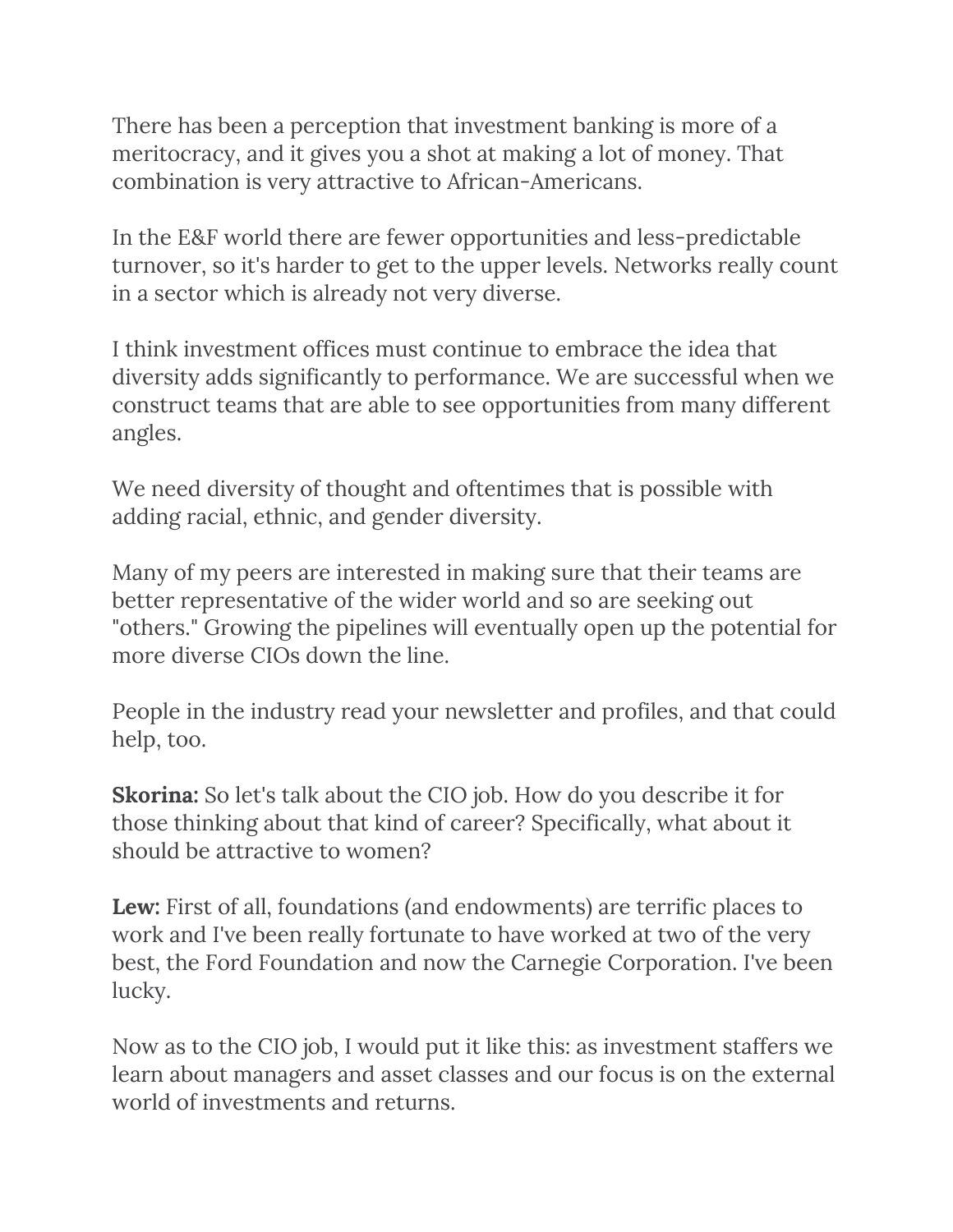But when you move up to CIO you become a manager and there are new responsibilities and constituents to address. Breaking it down:

About 20 percent of my time is spent "managing up;" keeping the board and president informed, making sure our goals are aligned with economic reality and that we all have the same expectations. That's very, very important.

About 30 percent is spent on "straight investing:" portfolio allocation, meeting managers, researching and reviewing opportunities, reading, conferences, etc.

I spend probably another 30 percent of my time managing the team. This means both the investment side and personnel side. On the investment side: making sure we are following the plan, the process is running smoothly, and we're meeting our objectives.

On the personnel side; making sure the career development is being addressed and that personal issues are being resolved.

And finally, about 10 to 15 percent of my time is devoted to Carnegie Corporation business and events. I attend our galas, luncheons, senior leadership meetings, and engage with those individuals whose lives we help with our programs.

So once a person steps up to the CIO job, there is a lot less investing, and a lot more managing.

**Skorina:** What's the draw for women?

**Lew:** It's a great job, Charles, and one that plays to women's strengths. Women are long-term thinkers and good managers. And we're, pardon the cliché, superior multitaskers.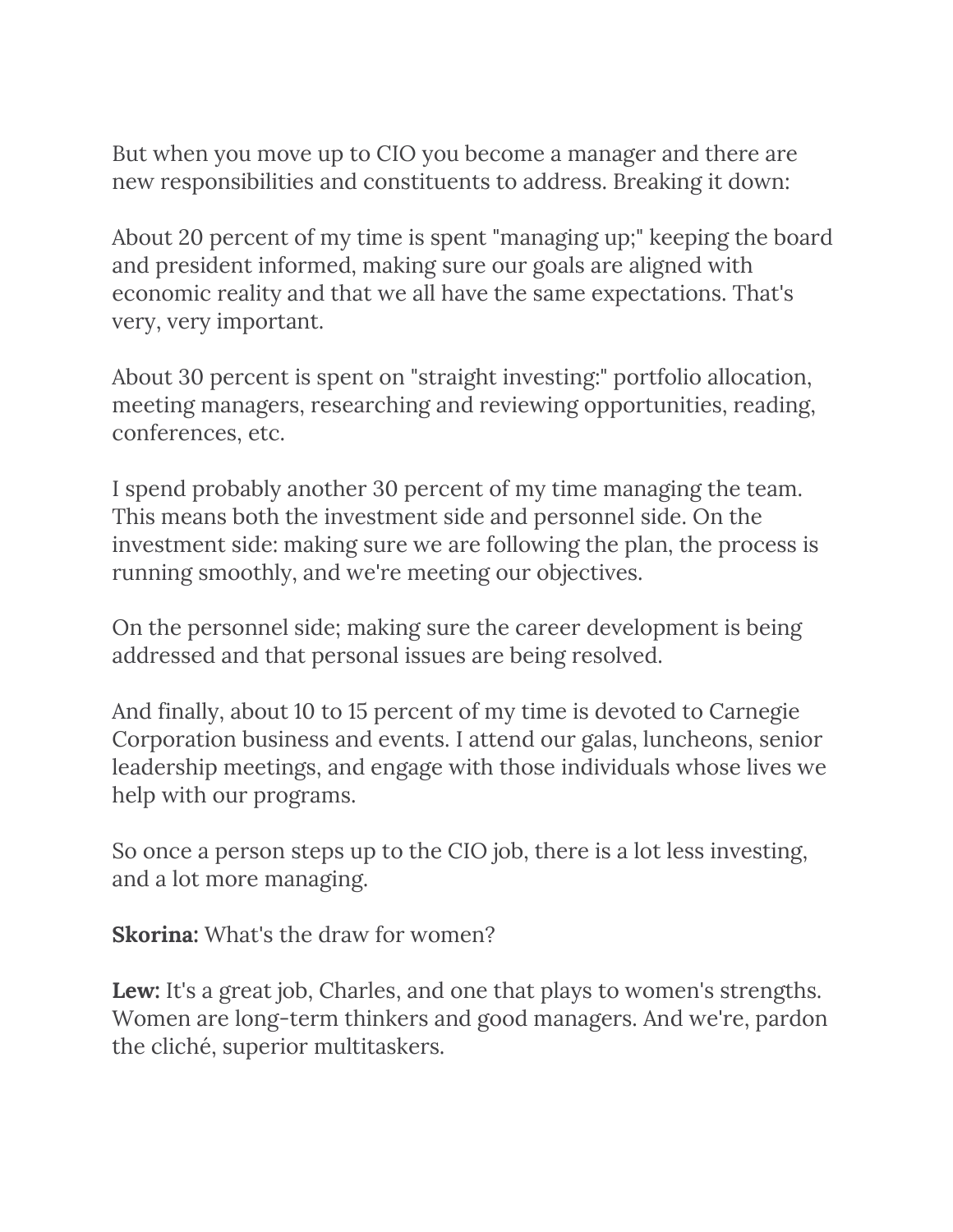Society today expects women to work, manage the family, juggle professional and personal duties, and look good. That's what we do and we're good at it.

I get to travel all over the world and meet people I would never be able to meet in other jobs. Every day I learn something new. There's lots of work, but lots of flexibility.

When I had my children, I could leave the office at five or five-thirty, take care of my family and then, after dinner and some family time, I could go to my desk, hit the computer and continue with business. And, by the way, the pay is pretty good!

[See our recent [CIO Compensation Report,](http://www.charlesskorina.com/?p=6786) Pay and Chief Investment Officers: Good Money While It Lasts]

So I tell younger women I talk to, don't fear failure. You need to stretch out and accept that you will never be 100 percent prepared.

It really helps, of course, if the institution has a culture and people who are willing to give you room to succeed, like Ford and Carnegie. I was really fortunate.

### **One more thing, Charles. . .**

I'll tell you a story that working mothers can relate to:

When my first child was about three, I was doing something with her one day. I think I was just back from a trip, when out of the blue she very seriously asked me, "Do mommies who travel miss their babies?"

Oh boy. I very carefully told her that we absolutely do. And that we travel so that we can love our kids even more when we come home. Well, she thought about it and that seemed to make sense to her, because the question didn't come up again. Remember, she was three.